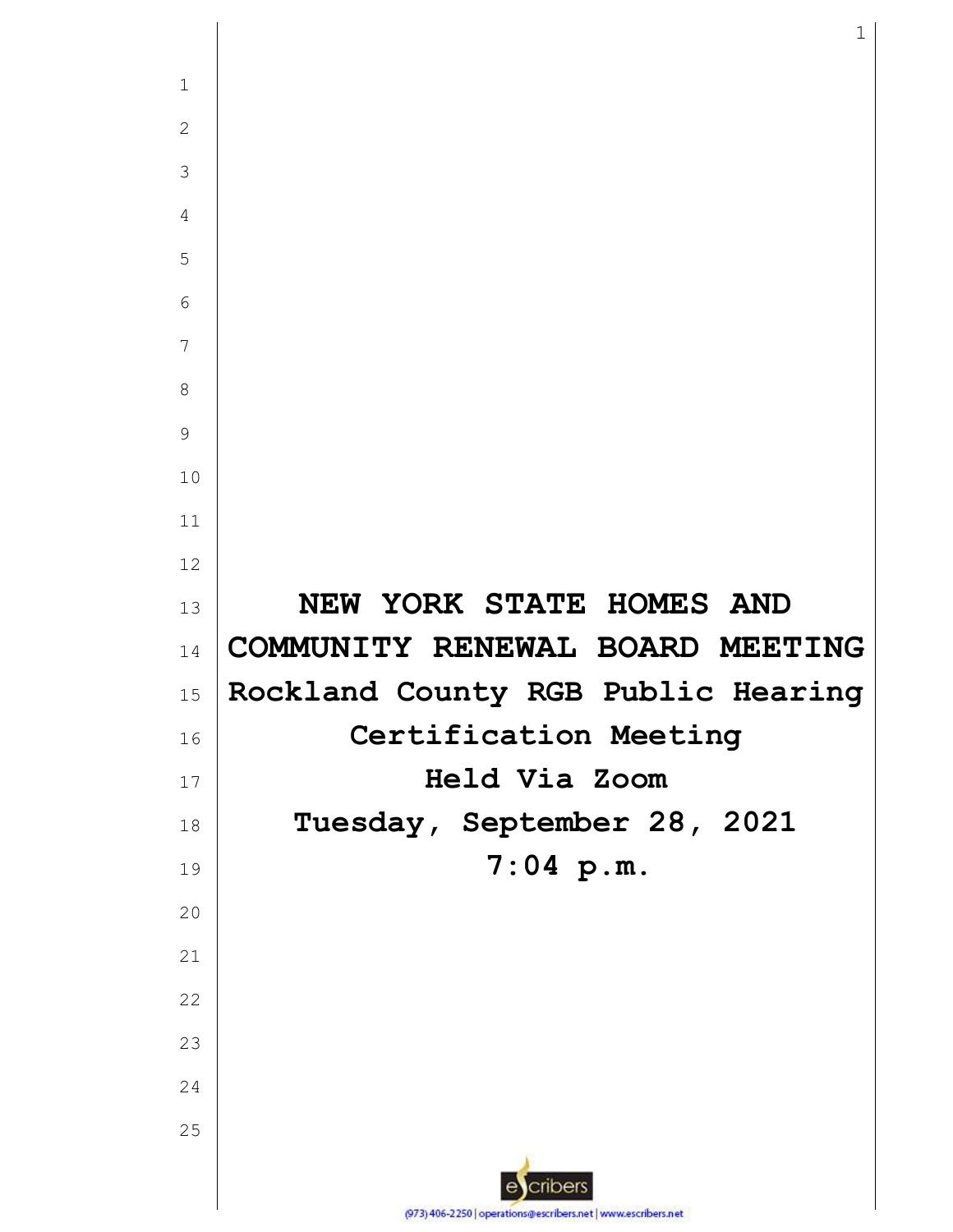| $\mathbf{1}$ | [START RECORDING]                                        |
|--------------|----------------------------------------------------------|
| 2            | MR. PETER STECKER: Okay. The time is 7:04 p.m. It        |
| 3            | is Tuesday, September 28th, 2021. Chair April, I'll send |
| 4            | it over to you.                                          |
| 5            | MS. APRIL GRAY-HUERTAS: Pat, you guys want to            |
| 6            | just -- we'll have Karen do the roll call?               |
| 7            | MS. KAREN RODRIGUEZ: Okay, the roll call. Kim            |
| 8            | Foskew? Kim?                                             |
| 9            | MS. KIM FOSKEW: Here, sorry.                             |
| 10           | MS. RODRIGUEZ: Milagros Guzman?                          |
| 11           | MS. MILAGROS GUZMAN: Here.                               |
| 12           | MS. RODRIGUEZ: Jain Jacob? Alejandra Silva-Exias?        |
| 13           | MS. ALEJANDRA SILVA-EXIAS: Here.                         |
| 14           | MS. RODRIGUEZ: Jarhett Oates?                            |
| 15           | MR. JARHETT OATES: Here.                                 |
| 16           | MS. RODRIGUEZ: Rabbi Hersh Horowitz? Patricia            |
| 17           | Caldwell?                                                |
| 18           | MS. PATRICIA CALDWELL: Here.                             |
| 19           | MS. RODRIGUEZ: That concludes the roll call.             |
| 20           | MS. CALDWELL: All right. Let's just start with the       |
| 21           | first item. Good evening, everyone. Welcome to the       |
| 22           | Tuesday, September 28, 2021 meeting of Rockland County   |
| 23           | Rent Guideline Board. We'll start with item number 1 on  |
| 24           | our agenda, the certification of guidelines established  |
| 25           | by the Board for the 2021/'22 quideline period.          |

2

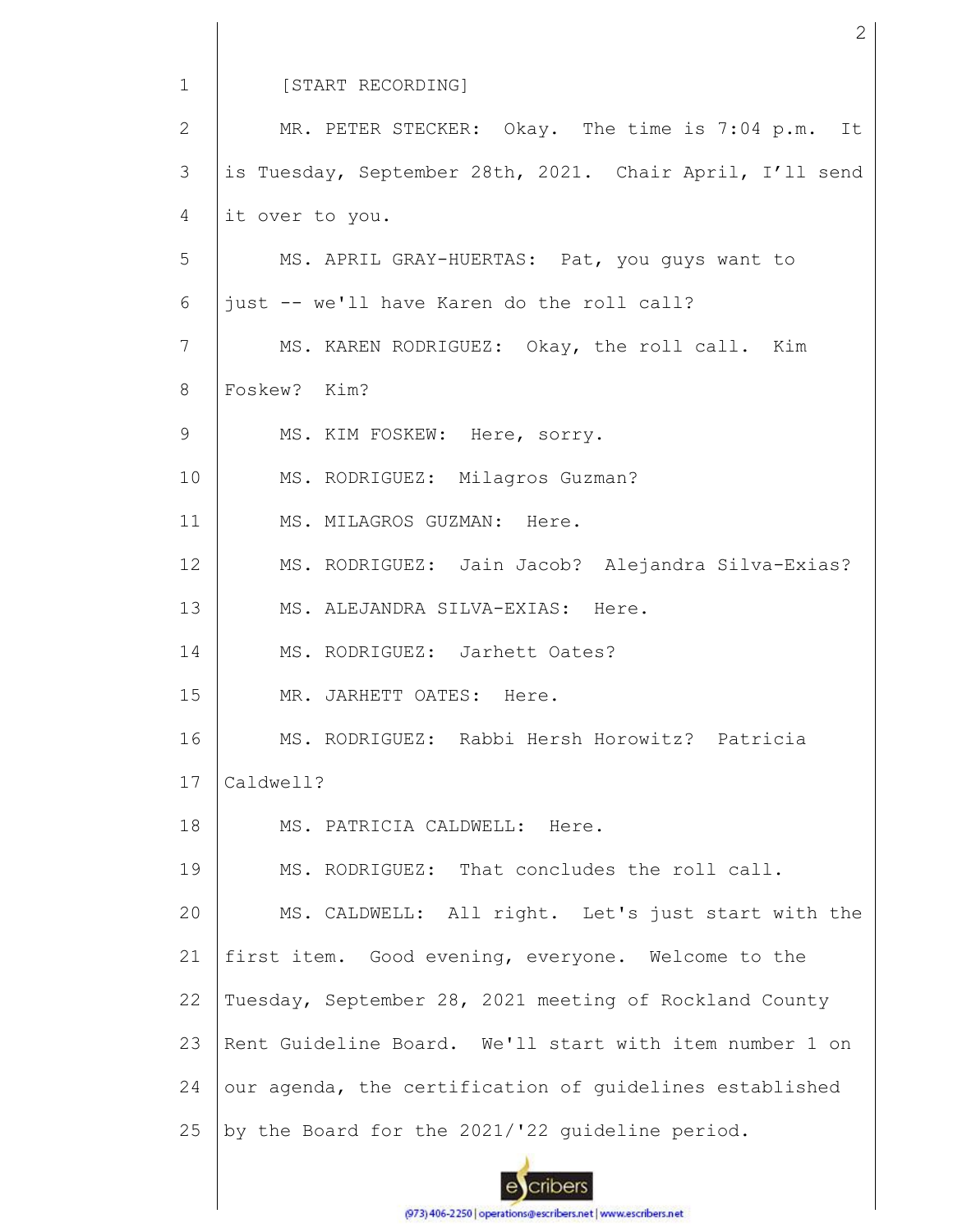| $\mathbf 1$    | April, you want to take us through this briefly?          |
|----------------|-----------------------------------------------------------|
| $\mathbf{2}$   | MS. GRAY-HUERTAS: Sure. Jeff sent a copy of the           |
| 3              | explanatory statement to everybody last week. I think     |
| $\overline{4}$ | there was only one change that needed to be made that he  |
| 5              | was aware of, so the final copies were sent to everybody. |
| 6              | So what we need tonight is a motion to approve the        |
| 7              | explanatory statement and then a separate motion to       |
| 8              | authorize the chair to sign the certification for the     |
| 9              | explanatory statement.                                    |
| 10             | MS. CALDWELL: Okay. I entertain the motion.               |
| 11             | MS. FOSKEW: Motion to accept.                             |
| 12             | MS. CALDWELL: Is there a second?                          |
| 13             | MS. GUZMAN: I'll second that.                             |
| 14             | MS. CALDWELL: Thank you. It's been properly moved         |
| 15             | and second. Approved. Any discussion? Hearing none.       |
| 16             | Would you please call roll?                               |
| 17             | MS. RODRIGUEZ: Kim Foskew?                                |
| 18             | MS. FOSKEW:<br>Yes.                                       |
| 19             | MS. RODRIGUEZ: Milagros Guzman?                           |
| 20             | MS. GUZMAN:<br>Yes.                                       |
| 21             | MS. RODRIGUEZ: Jain Jacob? Alejandra Silva-Exias?         |
| 22             | MS. SILVA-EXIAS: Yes.                                     |
| 23             | MS. RODRIGUEZ: Jarhett Oates?                             |
| 24             | MR. OATES: Yes.                                           |
| 25             | MS. RODRIGUEZ: Patricia Caldwell?                         |
|                |                                                           |

3

escribers (973) 406-2250 | operations@escribers.net | www.escribers.net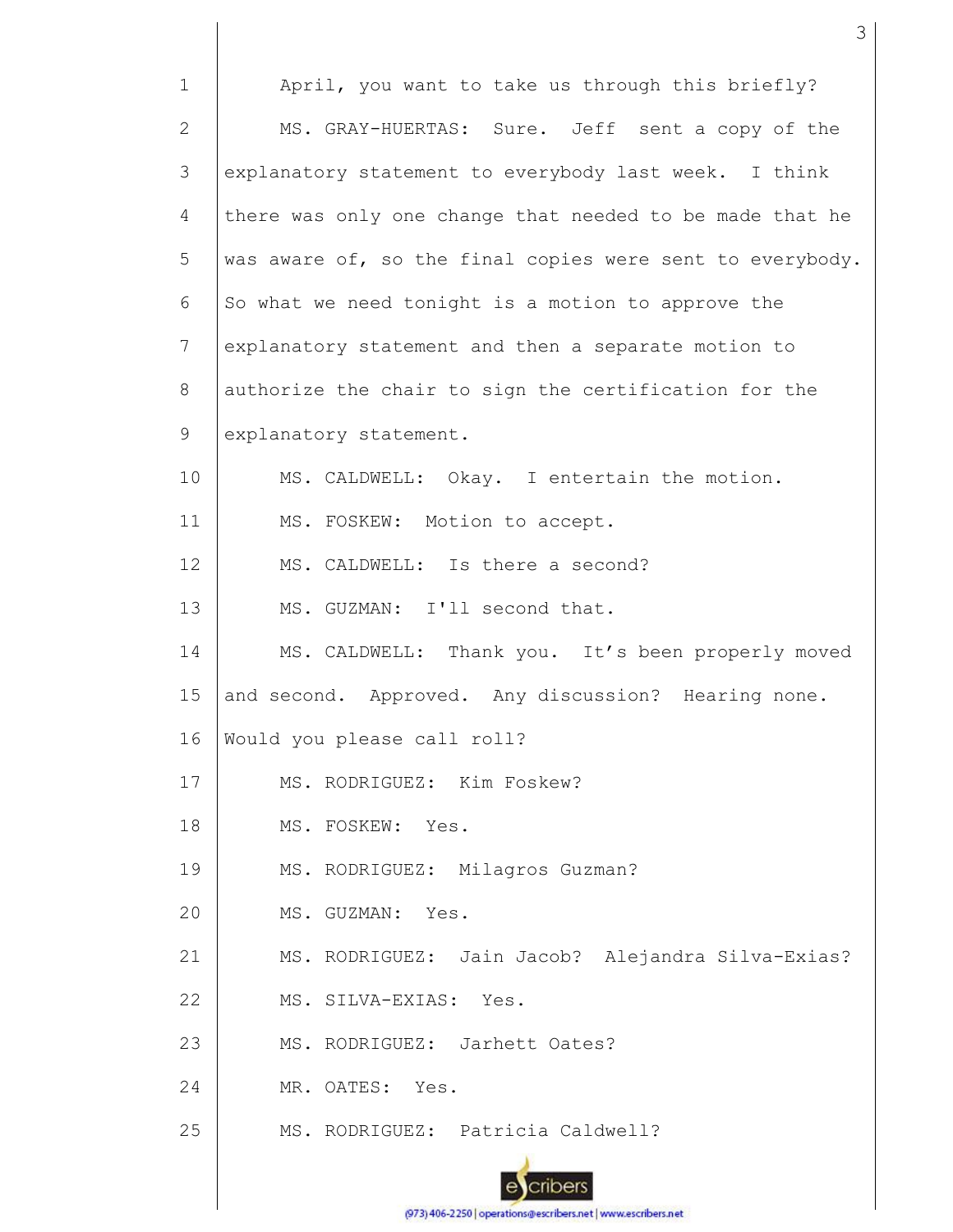1 2 3 4 5 6 7 8 9 10 11 12 13 14 15 16 17 18 19 20 21 22 23 24 25 MS. CALDWELL: Yes. The motion carries unanimously. Now, we need a motion to  $--$ MS. GRAY-HUERTAS: Authorize the chair to sign the certification. MS. CALDWELL: Is there a motion? Is there a motion? MS. FOSKEW: I motion. I motion for -- you to sign. MS. CALDWELL: Okay. Is there a second? MS. SILVA-EXIAS: Second. MS. CALDWELL: All in favor? Aye. MS. SILVA-EXIAS: Aye. MS. FOSKEW: Aye. MR. OATES: Aye. MS. CALDWELL: Anyone opposed? The motion carries. Thank you. The next item on the agenda is to review and finalize the explanatory statement for the '21/'22 guideline period. April? MS. GRAY-HUERTAS: That's what you guys just did. I don't know why I put it on there twice. MS. CALDWELL: Okay. I was, like, okay, we sent certification letter. Okay. MS. GRAY-HUERTAS: Yep. MS. CALDWELL: All right. So we're down to item number 3. Everybody get your calendars out. Let's review dates for future meetings.

4

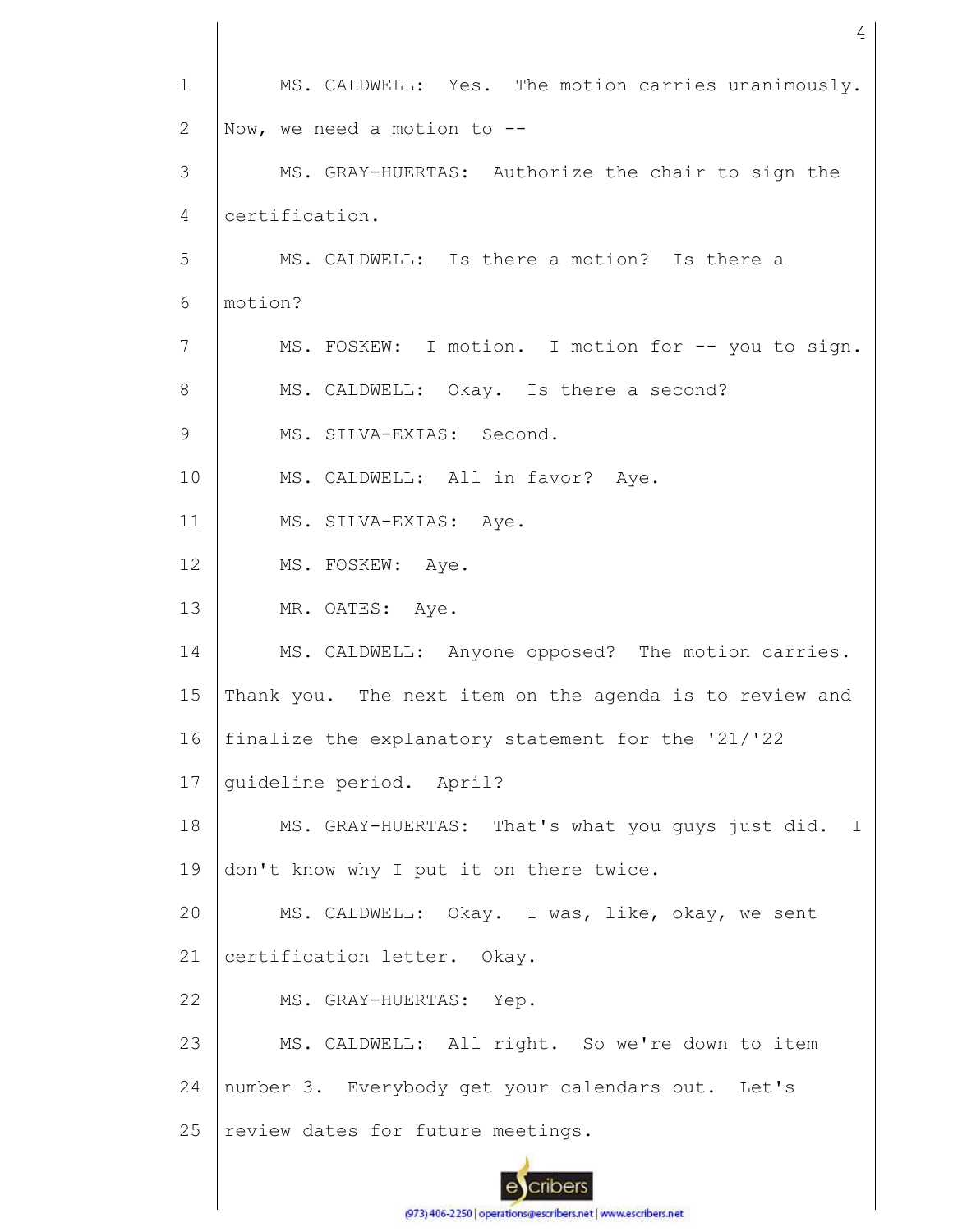1 2 3 4 5 6 7 8 9 10 11 12 13 14 15 16 17 18 19 20 21 22 23 24 25 MS. GRAY-HUERTAS: So I just want to clarify because this came up in the Westchester meeting. The Board used to do a winter meeting in January or February and it was basically for the purposes of reviewing the surveys that are sent out by research and analysis, so unless you guys -- if you guys want to make some sort of changes, they'd need to know about it in January. If you have no problem with those surveys, then I would suggest you guys don't need a meeting until Spring, probably March or April. That's just my suggestion. You guys can do whatever you feel necessary. MS. CALDWELL: Okay. My only concern is we have - when we get them, is it too late after we've received them to set a date for a meeting if we need to have one? MS. GRAY-HUERTAS: Oh, yeah, no, no, no. You have to have a meeting, like, in March or April, long before you actually get the surveys, but once upon a time -- so everything is now automated. The surveys go out automated to the owners. It used to be that the Board would look at it and want to change the order of the questions, or add a question here or there, but this has been the survey you guys have used now for probably at least five years in the format that it is right now. So that would be -- that's something you guys could

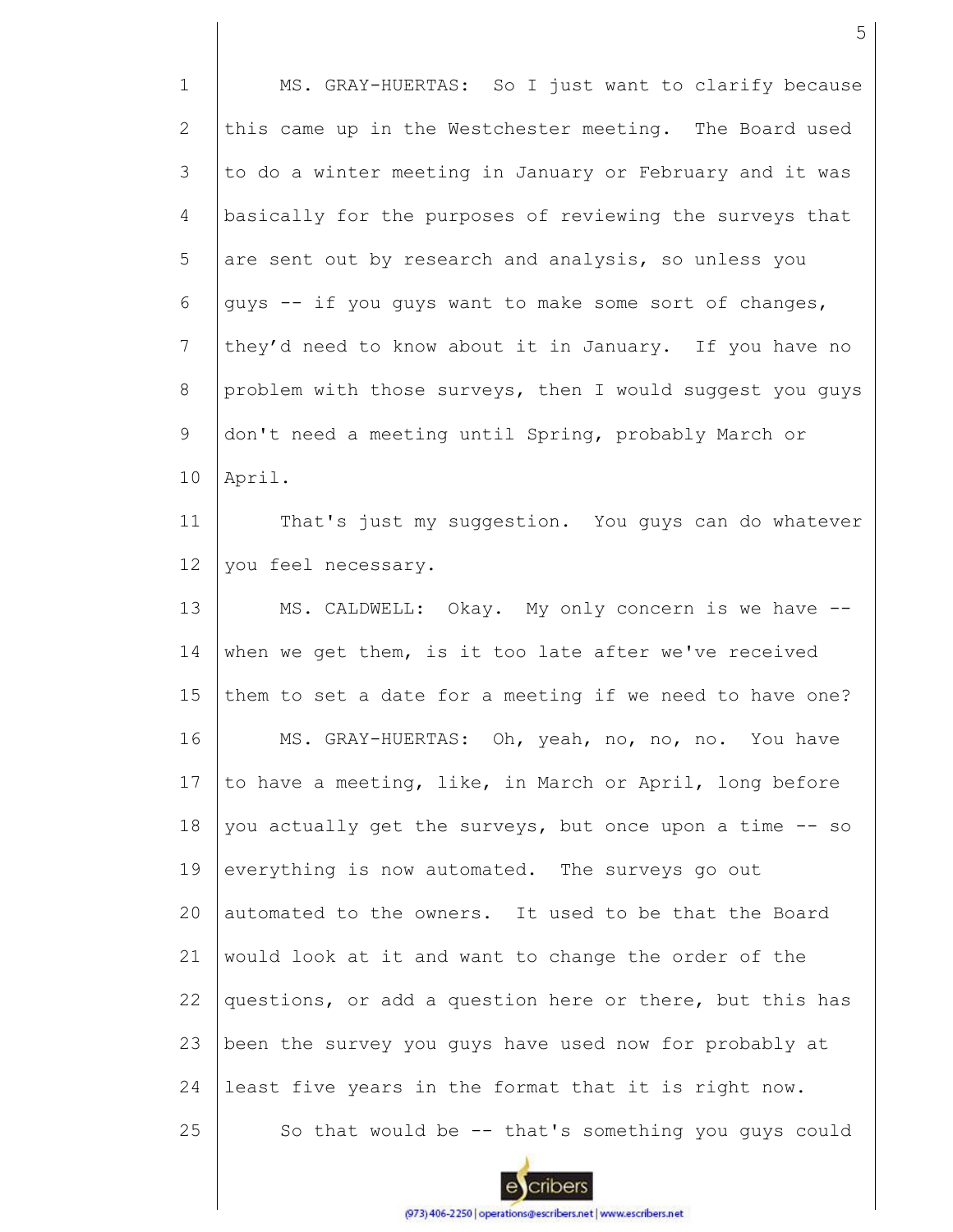| $\mathbf 1$  | figure out whether or not you feel the need to change any |
|--------------|-----------------------------------------------------------|
| $\mathbf{2}$ | of it, or if you're okay with the way it is, then you     |
| 3            | would set a meeting in March just to get an idea of if    |
| 4            | they've mailed everything out, when to set the June       |
| 5            | meeting so you'd have advanced time to do that, as        |
| 6            | opposed to doing it in January.                           |
| 7            | MS. CALDWELL: Okay. Is anyone opposed to that for         |
| 8            | the recommendation to wait until March?                   |
| 9            | MS. SILVA-EXIAS: No, that's fine.                         |
| 10           | MS. CALDWELL: Okay.                                       |
| 11           | MS. FOSKEW: I was just going to say, I wouldn't           |
| 12           | mind looking at the survey again and maybe just looking   |
| 13           | at some of the questions and maybe making them a little   |
| 14           | more difficult for some of the owners, if possible.       |
| 15           | MS. GRAY-HUERTAS: More difficult questions?               |
| 16           | MS. FOSKEW:<br>Yeah. Just, like, you know -- I mean,      |
| 17           | I'm just saying, I don't know if they have any            |
| 18           | complaints, how many complaints have you addressed, you   |
| 19           | know, maybe things like that. Can we ask questions like   |
| 20           | that?                                                     |
| 21           | MS. GRAY-HUERTAS: What I can do is, if you want,          |
| 22           | I'll have Jeff send blank surveys to everybody and if you |
| 23           | guys decide you want to have a January meeting, you'll    |
| 24           | let Karen or I know in January or February. I'll have to  |
| 25           | touch base with him as to time frame and you guys could   |
|              |                                                           |

(973) 406-2250 | operations@escribers.net | www.escribers.net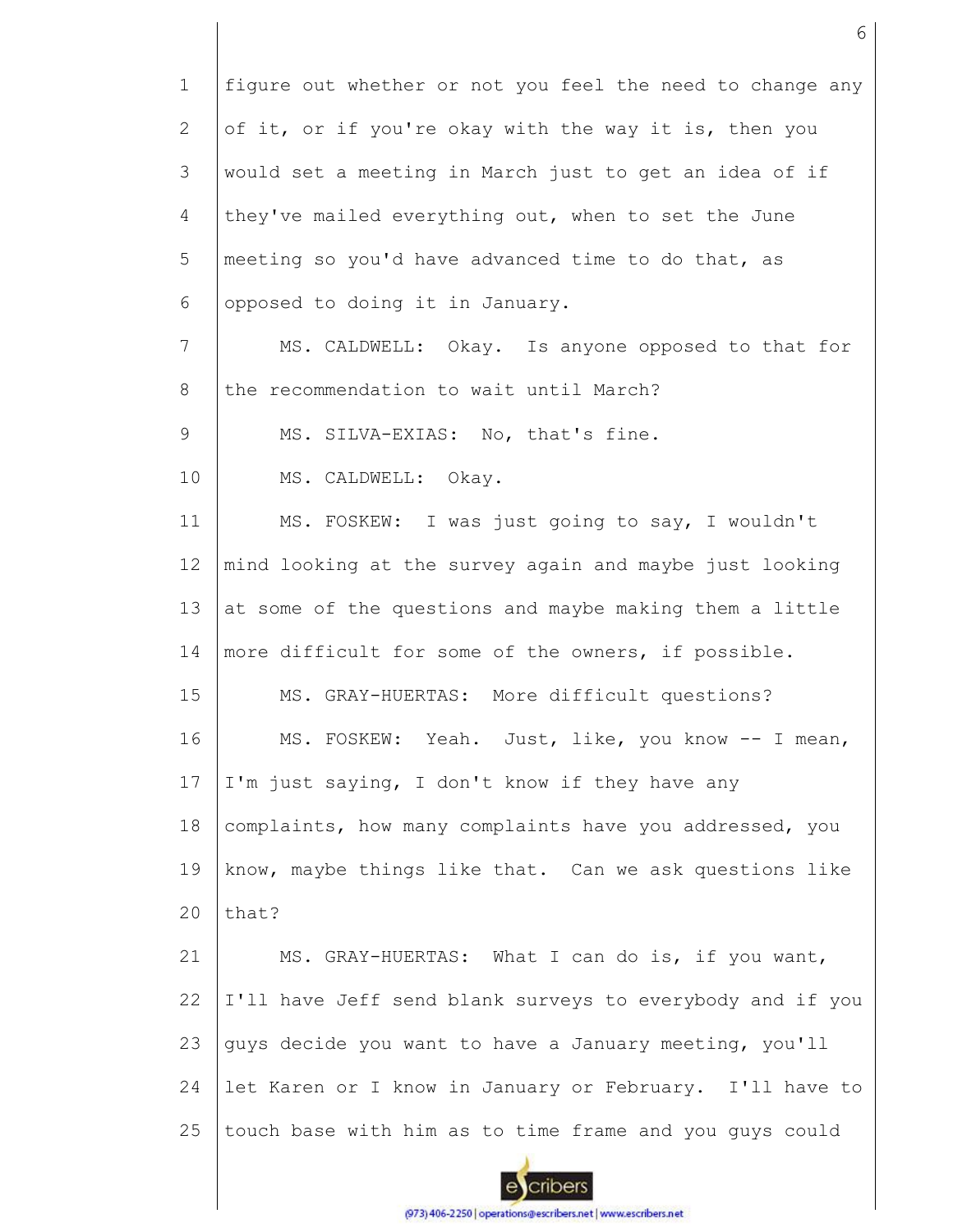|                | do that meeting. If you look at it and you don't have     |
|----------------|-----------------------------------------------------------|
| $\overline{2}$ | any questions, then do the meeting in March or April.     |
| 3              | MS. FOSKEW: That sounds good. Thank you.                  |
| 4              | MS. CALDWELL: Okay. That's what I was leaning             |
| 5              | towards. Maybe we should see it and then we can decide    |
| 6              | if we're willing to discuss --                            |
| 7              | MS. GRAY-HUERTAS: All right. As we're talking,            |
| 8              | I'll send him an email tonight, asking him to send that   |
| 9              | off to you guys.                                          |
| 10             | MS. CALDWELL: Okay. That sounds good. Everybody           |
| 11             | else is in agreement with that?                           |
| 12             | MS. SILVA-EXIAS: Yes.                                     |
| 13             | MS. GUZMAN: Yes.                                          |
| 14             | MS. CALDWELL: Okay. Any additional business, old          |
| 15             | or new business, concerns? I had a question. Alejandra,   |
| 16             | it's not in keeping with this, but what building -- what  |
|                |                                                           |
| 17             | apartment building in Haverstraw or Garnerville is being  |
| 18             | sold or being closed down? Do you know one?               |
| 19             | MS. SILVA-EXIAS: There's a rent stabilized building       |
| 20             | in Haverstraw being closed down?                          |
| 21             | MS. CALDWELL: It's in Garnerville. I got a call           |
| 22             | today from some agency, and they're trying to place the   |
| 23             | people who are being displaced in that apartment complex. |
| 24             | MS. GUZMAN: Actually, the --                              |

7

escribers (973) 406-2250 | operations@escribers.net | www.escribers.net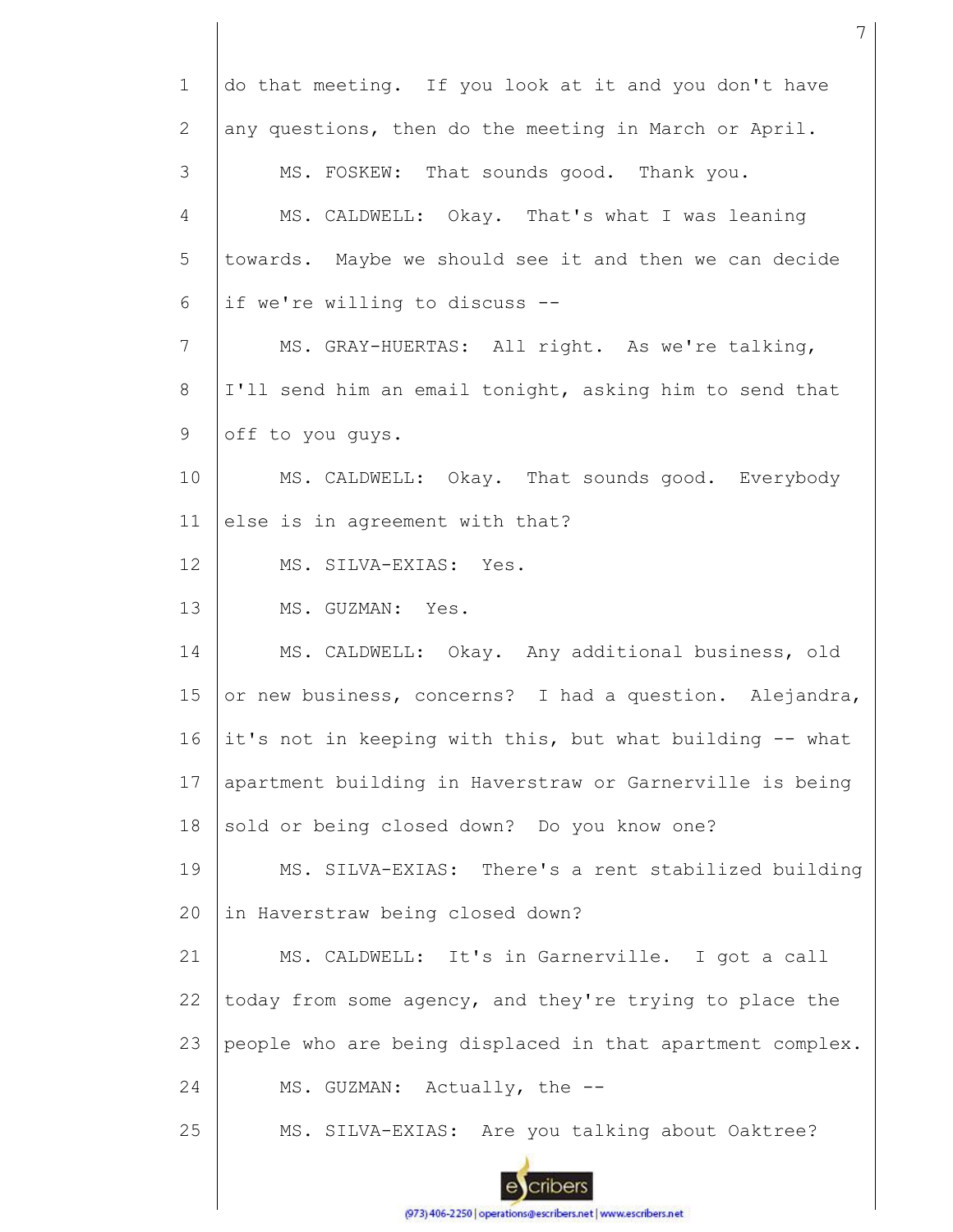1 2 3 4 5 6 7 8 9 10 11 12 13 14 15 16 17 18 19 20 21 22 23 24 25 MS. CALDWELL: She never gave me a name, but I said I wouldn't worry about it because I was going to see you guys tonight and I'd be able to -- MS. SILVA-EXIAS: Is it the bungalows in Haverstraw? MS. GUZMAN: Those are the ones. MS. SILVA-EXIAS: Yeah. They're not actual buildings. They're, like, bungalows, and to my knowledge, they're not rent stabilized. MS. CALDWELL: Oh, okay. MS. GUZMAN: If they're individual buildings, probably not. MS. SILVA-EXIAS: Yeah. MS. CALDWELL: Okay, because the person -- MS. SILVA-EXIAS: When I was at legal aid, I dealt with some tenants that were in there. I think they're have -- some of the tenants have been referred to legal aid to see what their rights are and to see if the notice that they received from the landlord was sufficient, was like lease efficient because, based on how long you've lived there, the notice has to give you a certain amount of time. It used to be just a 30-day notice if you're a month-to-month tenant, but I believe, like, if you've been -- lived there several years, it has to be, like, a 90-day notice, so --

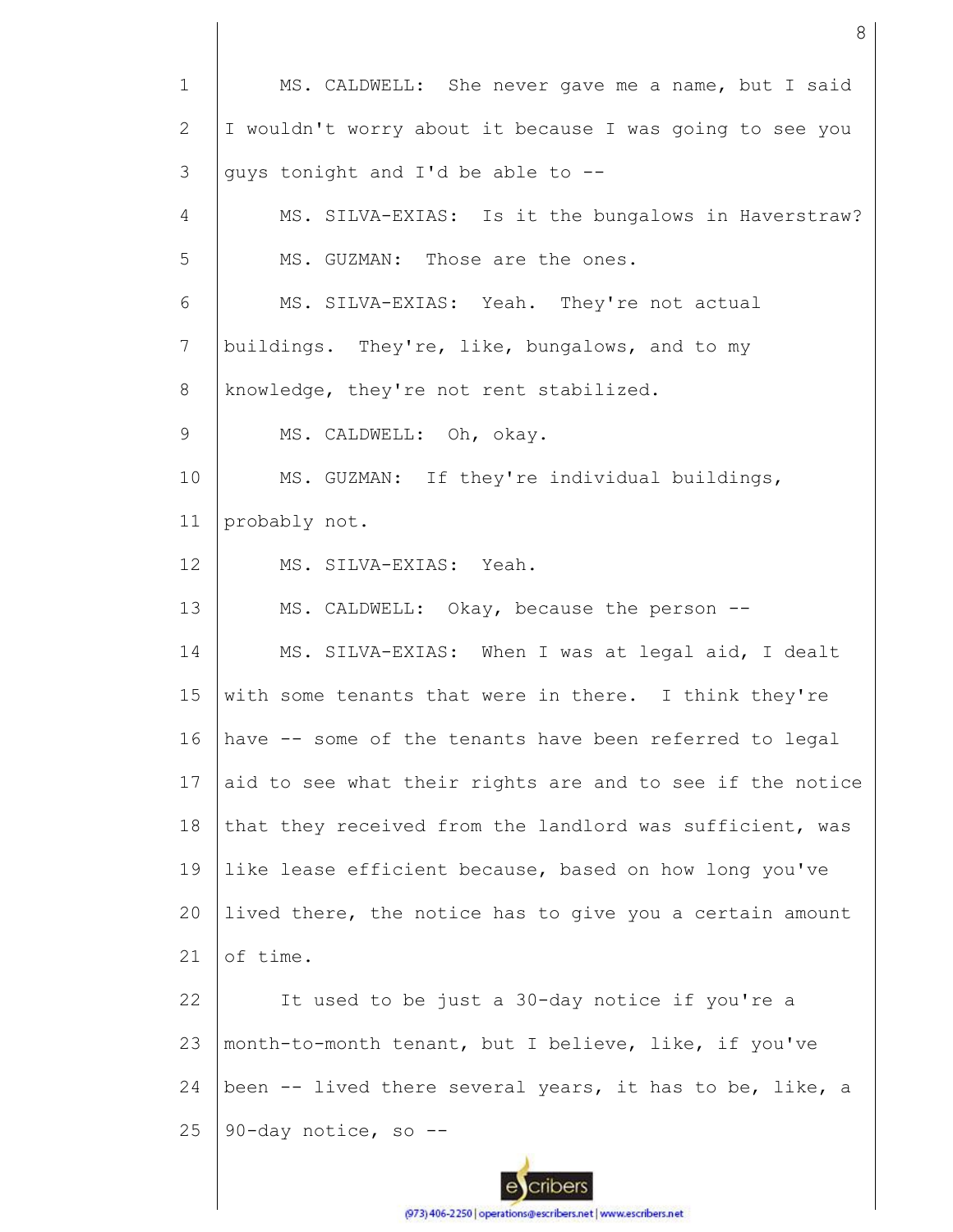1 2 3 4 5 6 7 8 9 10 11 12 13 14 15 16 17 18 19 20 21 22 23 24 25 MS. GRAY-HUERTAS: Yeah, I think there's a different time frame depending on how long you've been there. MS. SILVA-EXIAS: Yes. MS. GRAY-HUERTAS: That might have been part of the HISPA that went into effect in 2019. MS. SILVA-EXIAS: Yes, exactly. That's right, so yeah, but to my knowledge, they're not rent stabilized. MS. CALDWELL: Okay. I was just curious because I know a couple of them are also handicapped, and they're trying to find handicapped housing for them, and I said I would ask you guys about it tonight because I didn't know who this lady was. She said she was trying to help them find relocation spots around the county. MS. SILVA-EXIAS: Do you have the person's name and number? MS. CALDWELL: She didn't do any of that. She just called. Maybe in my phone at the office, but I didn't -- MS. SILVA-EXIAS: Okay. MS. CALDWELL: She just called like she knew me. I mean, she doesn't know me. Take the information, and that's when she went on to say what she was -- the reason for her call is because she's responsible for helping to place these people, so. MS. SILVA-EXIAS: Okay. MS. CALDWELL: But she said it was in Garnerville.

(973) 406-2250 | operations@escribers.net | www.escribers.net

cribers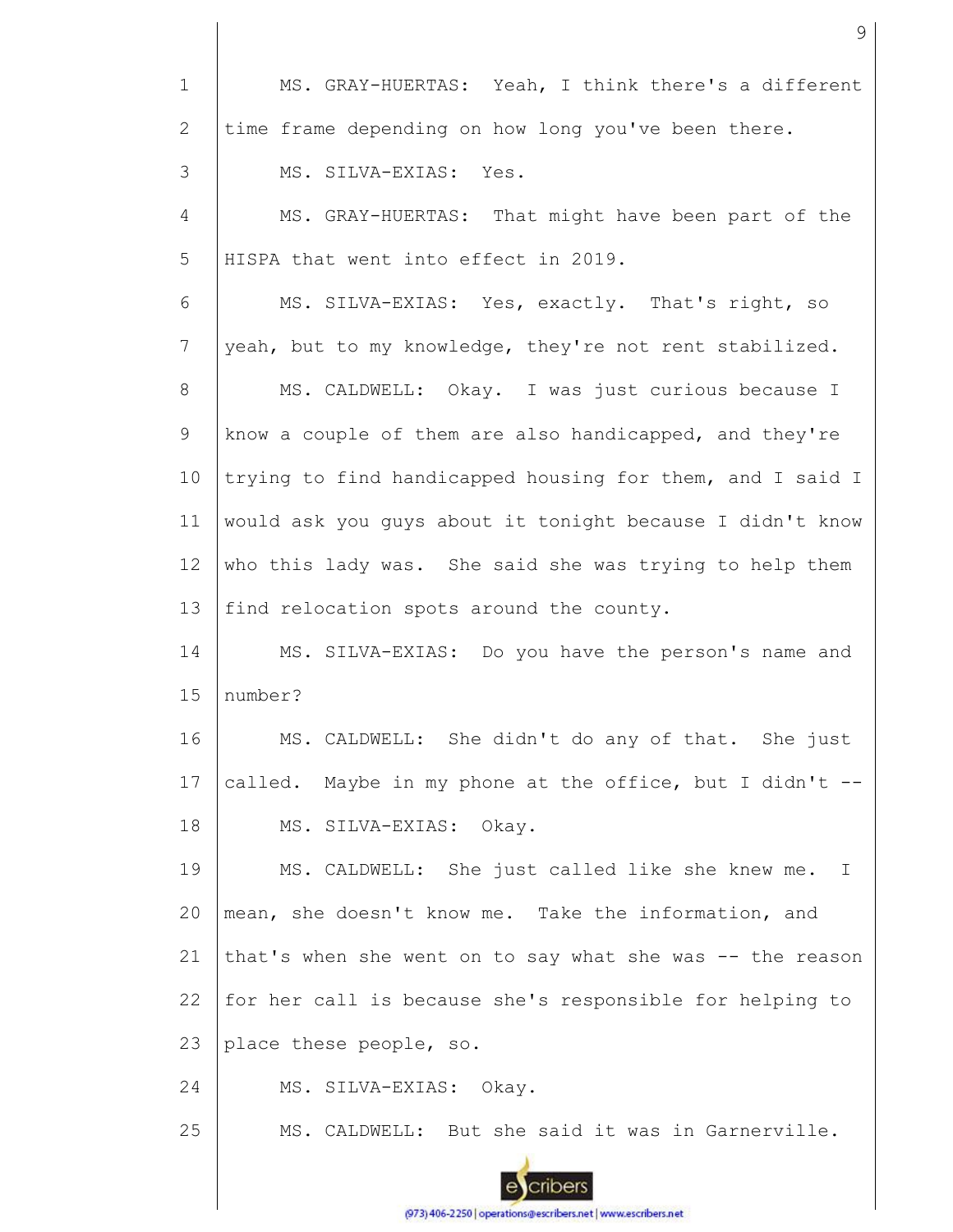| $\mathbf{1}$   | MS. SILVA-EXIAS: Yes, it's in Garnerville.              |
|----------------|---------------------------------------------------------|
| $\mathbf{2}$   | MS. CALDWELL: All right. That was my only other         |
| 3              | question. I wanted to see if it related to us or to you |
| $\overline{4}$ | in some way that maybe we could help them. Anyone else  |
| 5              | have any other concerns or questions? Any other         |
| 6              | business? There a motion to -- a motion to adjourn?     |
| $\overline{7}$ | MS. SILVA-EXIAS: Motion to adjourn.                     |
| 8              | MS. CALDWELL: Is there a second?                        |
| $\mathsf 9$    | MS. GUZMAN: Second.                                     |
| 10             | MS. CALDWELL: All in favor?                             |
| 11             | MS. GUZMAN: Aye.                                        |
| 12             | MS. SILVA-EXIAS: Aye.                                   |
| 13             | MR. OATES: Aye.                                         |
| 14             | MS. CALDWELL: Thank you, Peter. Thank you,              |
| 15             | everyone.                                               |
| 16             | MS. GRAY-HUERTAS: Have a lovely Holiday season and      |
| 17             | we will see you sometime next year.                     |
| 18             | [END RECORDING]                                         |
| 19             |                                                         |
| 20             |                                                         |
| 21             |                                                         |
| 22             |                                                         |
| 23             |                                                         |
| 24             |                                                         |
| 25             |                                                         |
|                | cribers                                                 |
|                |                                                         |

(973) 406-2250 | operations@escribers.net | www.escribers.net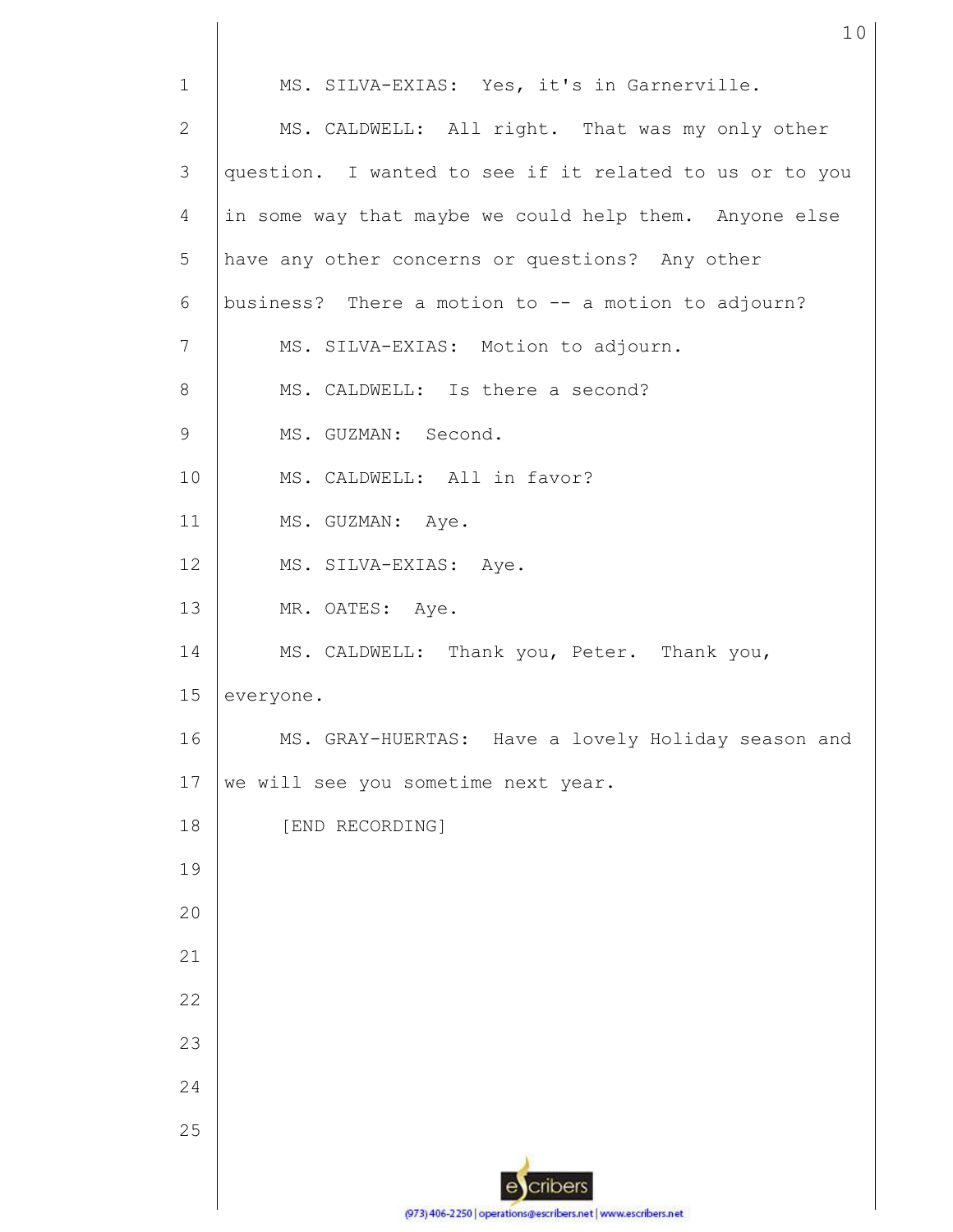| $\mathbf{1}$ | CERTIFICATION                                                 |
|--------------|---------------------------------------------------------------|
| $\mathbf{2}$ | The prior proceedings were transcribed from audio             |
| 3            | files and have been transcribed to the best of my             |
| 4            | ability. I further certify that I am not connected by         |
| 5            | blood, marriage or employment with any of the parties         |
| 6            | herein nor interested directly or indirectly in the           |
| 7            | matter transcribed.                                           |
| 8            |                                                               |
| 9            | Signature                                                     |
| 10           | Alixandele                                                    |
| 11           |                                                               |
| 12           | Date October 5, 2021                                          |
| 13           |                                                               |
| 14           |                                                               |
| 15           |                                                               |
| 16           |                                                               |
| 17           |                                                               |
| 18           |                                                               |
| 19           |                                                               |
| 20           |                                                               |
| 21           |                                                               |
| 22           |                                                               |
| 23           |                                                               |
| 24           |                                                               |
| 25           |                                                               |
|              | cribers<br>$\mathbf{e}$                                       |
|              | (973) 406-2250   operations@escribers.net   www.escribers.net |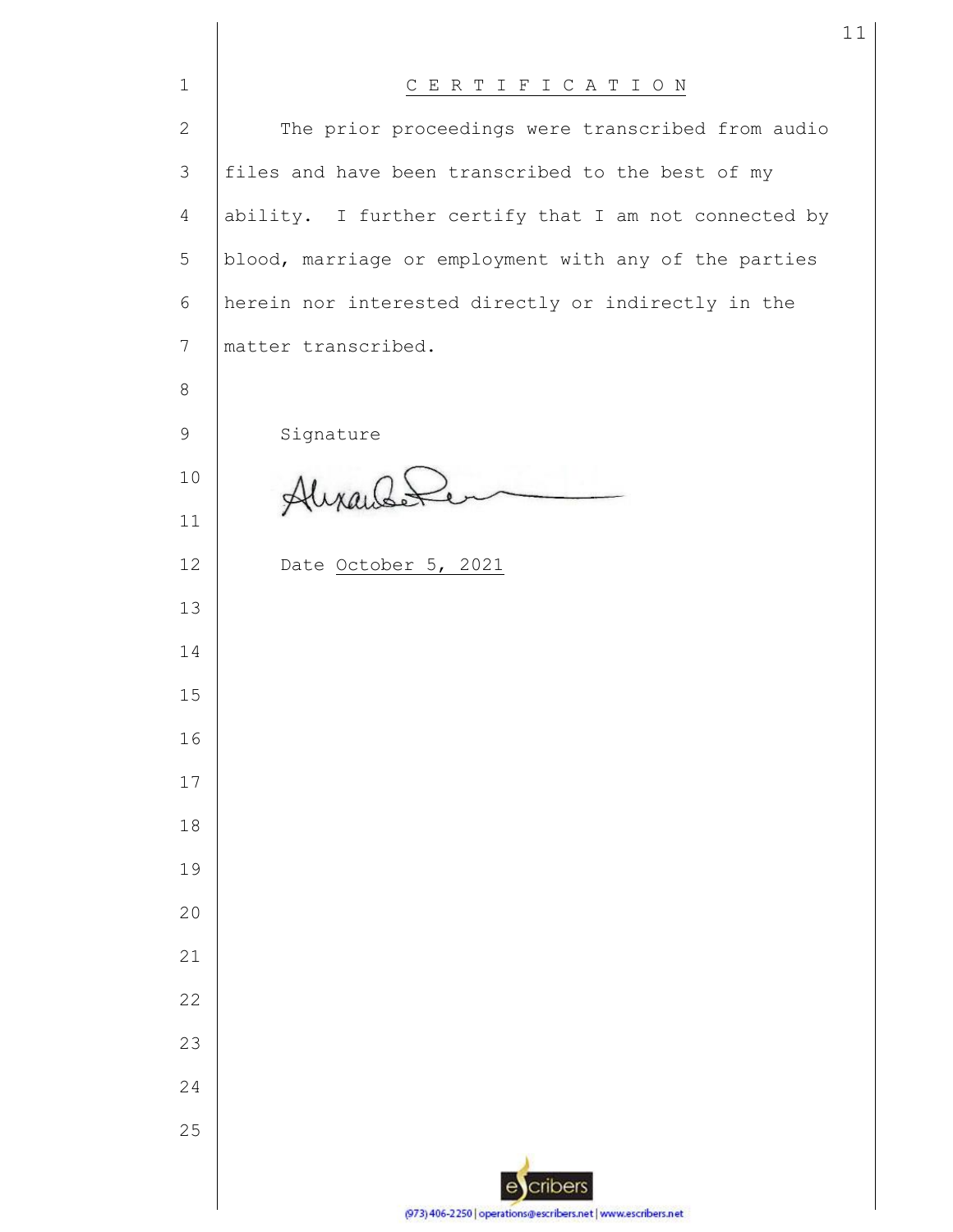|                                 |                               | concerns (2)           | 3:3,7,9;4:1                | 3:1                |
|---------------------------------|-------------------------------|------------------------|----------------------------|--------------------|
|                                 |                               | 7:1;10:5               |                            | help(2)            |
| L                               | $\bf{B}$                      | concludes (1)          | F                          | 9:1;10:4           |
|                                 |                               | 2:1                    |                            | helping $(1)$      |
| [END (1)]                       | base $(1)$                    | copies $(1)$           | favor $(2)$                | 9:2                |
| 10:1                            | 6:2                           | 3:5                    | 4:1;10:1                   | Hersh $(1)$        |
| [START (1)]                     | based $(1)$                   | copy(1)                | February (2)               | 2:1                |
| 2:1                             | 8:1                           | 3:2                    | 5:3;6:2                    | HISPA(1)           |
|                                 | basically (1)                 | County $(2)$           | feel $(2)$                 | 9:5                |
| $\mathbf{A}$                    | 5:4                           | 2:2;9:1                | 5:1;6:1                    | Holiday $(1)$      |
|                                 | blank $(1)$                   | couple(1)              | figure $(1)$               | 10:1               |
| able $(1)$                      | 6:2                           | 9:9                    | 6:1                        | Horowitz (1)       |
| 8:3                             | Board (4)                     | curious $(1)$          | final $(1)$                | 2:1                |
| accept(1)                       | 2:2,2;5:2,2                   | 9:8                    | 3:5                        | housing $(1)$      |
| 3:1                             | briefly $(1)$                 |                        | finalize $(1)$             | 9:1                |
| actual(1)                       | 3:1                           | D                      | 4:1                        |                    |
| 8:6                             | building $(3)$                |                        | find $(2)$                 | $\mathbf I$        |
| actually(2)                     | 7:1,1,1                       | date(1)                | 9:1,1                      |                    |
| 5:1;7:2                         | buildings (2)                 | 5:1                    | fine $(1)$                 | I'll(1)            |
| add(1)                          | 8:1,7                         |                        | 6:9                        | 2:3                |
| 5:2                             | bungalows (2)                 | dates $(1)$<br>4:2     |                            |                    |
| additional (1)                  | 8:4,7                         |                        | first(1)                   | idea $(1)$         |
| 7:1                             | business $(3)$                | dealt(1)               | 2:2                        | 6:3                |
| addressed (1)                   | 7:1,1;10:6                    | 8:1                    | five $(1)$                 | individual (1)     |
| 6:1                             |                               | decide(2)              | 5:2                        | 8:1                |
| adjourn (2)                     | $\mathbf C$                   | 6:2;7:5                | format $(1)$               | information (1)    |
| 10:6,7                          |                               | depending (1)          | 5:2                        | 9:2                |
| advanced (1)                    | Caldwell (32)                 | 9:2                    | Foskew $(10)$              | into(1)            |
| 6:5                             | 2:1,1,2;3:1,1,1,2;4:1,        | different (1)          | 2:8,9;3:1,1,1;4:1,7;       | 9:5                |
| again(1)                        | 1, 1, 2, 2, 5, 8; 5:1; 6:1,7; | 9:1                    | 6:1,1;7:3                  | It's $(1)$         |
| 6:1                             | 7:1,1,2,4;8:1,1,9;9:1,1,      | difficult $(2)$        | frame $(2)$                | 3:1                |
| agency $(1)$                    | 2,8;10:1,1,2,8                | 6:1,1                  | 6:2;9:2                    | item $(4)$         |
| 7:2                             | calendars (1)                 | discuss(1)             | future $(1)$               | 2:2,2;4:1,2        |
| $a$ genda $(2)$                 | 4:2                           | 7:6                    | 4:2                        |                    |
| 2:2;4:1                         | call(6)                       | discussion (1)         |                            | ${\bf J}$          |
| agreement $(1)$                 | 2:1,6,7;3:1;7:2;9:2           | 3:1                    | G                          |                    |
| 7:1                             | called $(2)$                  | displaced (1)          |                            | Jacob(2)           |
| aid $(2)$                       | 9:1,1                         | 7:2                    | Garnerville (4)            | 2:1;3:2            |
| 8:1,1                           | came $(1)$                    | down $(3)$             | 7:1,2;9:2;10:1             | Jain(2)            |
| <b>ALEJANDRA (4)</b>            | 5:2                           | 4:2;7:1,2              | gave(1)                    | 2:1;3:2            |
| 2:1,1;3:2;7:1                   | can $(4)$                     |                        | 8:1                        | <b>January</b> (5) |
| amount(1)                       | 5:1;6:1,2;7:5                 | E                      | Good(3)                    | 5:3,7;6:2,2,6      |
| 8:2                             | carries $(2)$                 |                        | 2:2;7:1,3                  | <b>JARHETT (3)</b> |
| analysis $(1)$                  | 4:1,1                         | effect(1)              | <b>GRAY-HUERTAS (13)</b>   | 2:1,1;3:2          |
| 5:5                             | certain (1)                   | 9:5                    | 2:5;3:2;4:1,2,3;5:1,1;     | Jeff(2)            |
| apartment $(2)$                 | 8:2                           | efficient $(1)$        | 6:1,2;7:7;9:1,4;10:1       | 3:2;6:2            |
| 7:1,2                           | certification (4)             | 8:1                    | Guideline (3)              | June $(1)$         |
| approve $(1)$                   | 2:2;3:8;4:2,4                 | else (2)               | 2:2,2;4:1                  | 6:4                |
| 3:6                             | Chair $(3)$                   | 7:1;10:4               | quidelines(1)              |                    |
| Approved (1)                    | 2:3;3:8;4:3                   | email $(1)$            | 2:2                        | $\bf K$            |
| 3:1                             |                               | 7:8                    | guys(13)                   |                    |
|                                 | change $(3)$                  | entertain (1)          | 2:5;4:1;5:1,2,2,6,6,8;     | Karen $(3)$        |
| April (7)                       | 3:4;5:2;6:1                   | 3:1                    | 6:2,2;7:9;8:3;9:1          | 2:6,7;6:2          |
| 2:3,5;3:1;4:1;5:1,1;            | changes (1)                   | established (1)        | Guzman (11)                | keeping $(1)$      |
| 7:2                             | 5:6                           | 2:2                    | 2:1,1;3:1,1,2;7:1,2;       | 7:1                |
| around (1)                      | clarify $(1)$                 | evening $(1)$          | 8:1,5;10:1,9               | Kim(4)             |
| 9:1                             | 5:1                           | 2:2                    |                            | 2:7,8,9;3:1        |
| authorize (2)                   | closed $(2)$                  | everybody $(5)$        | $\bf H$                    |                    |
| 3:8;4:3                         | 7:1,2                         | 3:3,5;4:2;6:2;7:1      |                            | knew $(1)$<br>9:1  |
| automated (2)                   | complaints $(2)$              |                        |                            |                    |
| 5:1,2                           | 6:1,1                         | everyone $(2)$         | handicapped (2)            | knowledge (2)      |
| aware $(1)$                     | complex $(1)$                 | 2:2;10:1               | 9:1,9                      | 8:8;9:7            |
| 3:5                             |                               |                        |                            |                    |
|                                 | 7:2                           | exactly $(1)$          | Haverstraw (3)             |                    |
| Aye $(7)$<br>4:1,1,1,1;10:1,1,1 | concern $(1)$<br>5:1          | 9:6<br>explanatory (4) | 7:1,2;8:4<br>Hearing $(1)$ | L                  |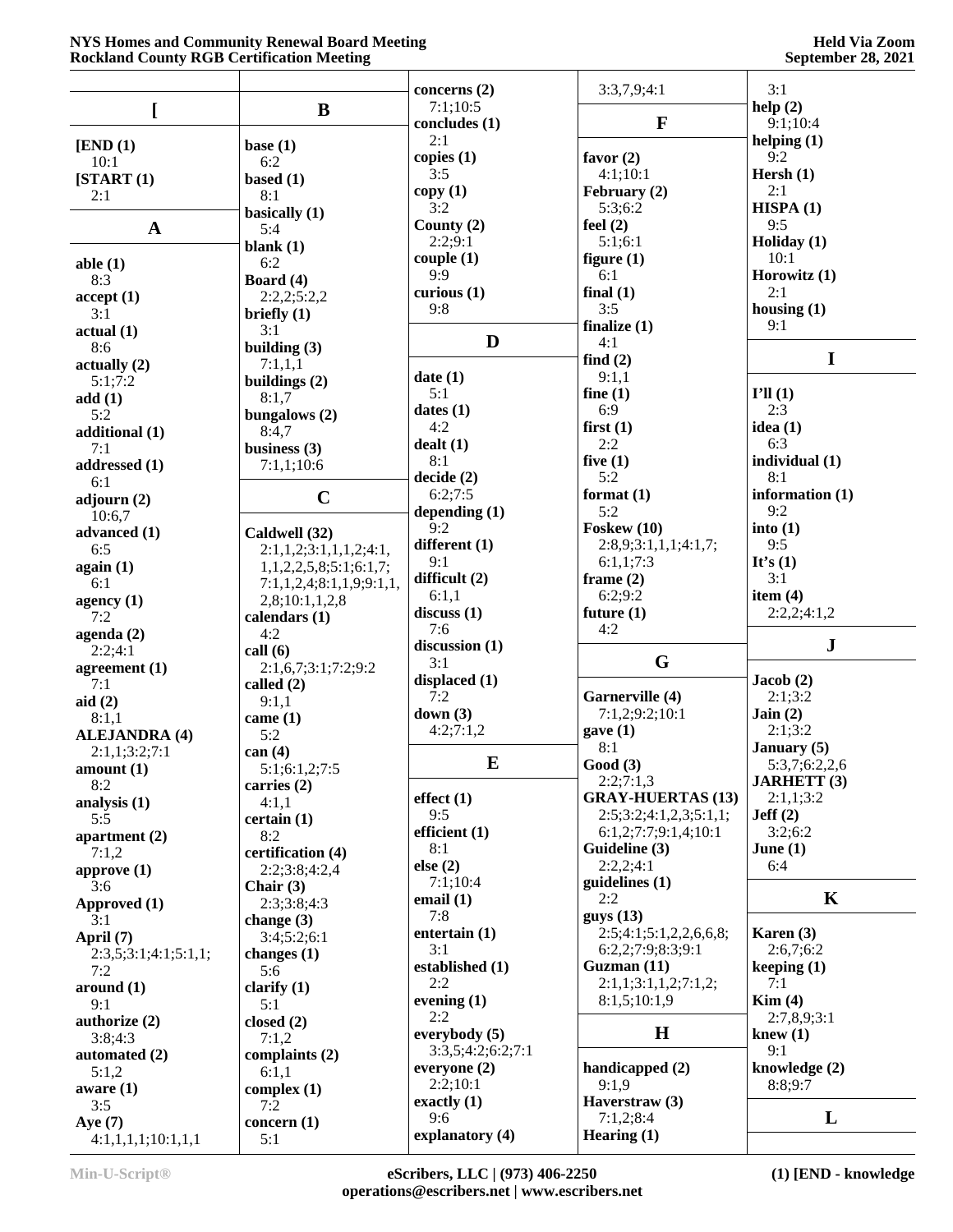| $\text{lady}(1)$                       | moved $(1)$               | people(2)              | 8:1                      | Sure $(1)$         |
|----------------------------------------|---------------------------|------------------------|--------------------------|--------------------|
| 9:1                                    | 3:1                       | 7:2;9:2                | Rockland (1)             | 3:2                |
| landlord (1)                           |                           | period(2)              | 2:2                      | survey $(2)$       |
| 8:1                                    | N                         | 2:2;4:1                | <b>RODRIGUEZ (11)</b>    | 5:2;6:1            |
| last $(1)$                             |                           | person(1)              | 2:1,1,1,1,1,1,7;3:1,1,2, | surveys $(5)$      |
| 3:3                                    | name $(2)$                | 8:1                    | 2,2                      | 5:1,1,4,8;6:2      |
|                                        |                           |                        |                          |                    |
| late $(1)$                             | 8:1;9:1                   | person's(1)            | roll(4)                  |                    |
| 5:1                                    | necessary(1)              | 9:1                    | 2:1,6,7;3:1              | T                  |
| leaning $(1)$                          | 5:1                       | PETER(2)               |                          |                    |
| 7:4                                    | need(6)                   | 2:2;10:1               | S                        | talking $(2)$      |
| lease $(1)$                            | 3:6;4:2;5:1,7,9;6:1       | phone(1)               |                          | 7:2,7              |
| 8:1                                    | needed (1)                | 9:1                    | saying $(1)$             | tenant $(1)$       |
| least $(1)$                            | 3:4                       | place $(2)$            | 6:1                      | 8:2                |
|                                        |                           |                        |                          |                    |
| 5:2                                    | new(1)                    | 7:2;9:2                | season $(1)$             | tenants $(2)$      |
| legal(2)                               | 7:1                       | please (1)             | 10:1                     | 8:1,1              |
| 8:1,1                                  | next(2)                   | 3:1                    | second $(7)$             | they'd $(1)$       |
| letter $(1)$                           | 4:1;10:1                  | pm(1)                  | 3:1,1,1;4:8,9;10:8,9     | 5:7                |
| 4:2                                    | none $(1)$                | 2:2                    | send $(4)$               | today $(1)$        |
| little $(1)$                           | 3:1                       | possible $(1)$         | 2:3;6:2;7:8,8            | 7:2                |
|                                        |                           | 6:1                    |                          |                    |
| 6:1                                    | notice $(4)$              |                        | sent $(4)$               | tonight $(4)$      |
| lived $(2)$                            | 8:1,2,2,2                 | probability(3)         | 3:2,5;4:2;5:5            | 3:6;7:8;8:3;9:1    |
| 8:2,2                                  | number(3)                 | 5:2,9;8:1              | separate $(1)$           | touch $(1)$        |
| long(3)                                | 2:2;4:2;9:1               | problem(1)             | 3:7                      | 6:2                |
| 5:1;8:1;9:2                            |                           | 5:8                    | September (2)            | towards $(1)$      |
| look $(2)$                             | $\mathbf 0$               | properly (1)           | 2:2,3                    | 7:5                |
| 5:2;7:1                                |                           | 3:1                    | set $(3)$                | trying $(3)$       |
|                                        |                           |                        |                          |                    |
| looking $(2)$                          | Oaktree (1)               | $p$ urposes $(1)$      | 5:1;6:3,4                | 7:2;9:1,1          |
| 6:1,1                                  | 7:2                       | 5:4                    | several $(1)$            | Tuesday (2)        |
| lovely $(1)$                           | <b>OATES</b> (6)          | put $(1)$              | 8:2                      | 2:2,3              |
| 10:1                                   | 2:1,1;3:2,2;4:1;10:1      | 4:1                    | sign(3)                  | twice $(1)$        |
|                                        | off(1)                    |                        | 3:8;4:3,7                | 4:1                |
| M                                      | 7:9                       | $\mathbf R$            |                          |                    |
|                                        |                           |                        |                          |                    |
|                                        |                           |                        | Silva-Exias (22)         |                    |
|                                        | office $(1)$              |                        | 2:1,1;3:2,2;4:1,9;6:9;   | $\mathbf U$        |
| mailed $(1)$                           | 9:1                       | Rabbi (1)              | 7:1,1,2;8:1,1,4,6;9:1,1, |                    |
| 6:4                                    | old(1)                    | 2:1                    | 2,3,6;10:1,1,7           | unanimously $(1)$  |
| making (1)                             | 7:1                       | reason (1)             | sold $(1)$               | 4:1                |
| 6:1                                    |                           | 9:2                    | 7:1                      |                    |
|                                        | once $(1)$                |                        |                          | unless $(1)$       |
| $\mathbf{many}$ (1)                    | 5:1                       | received $(2)$         | sometime (1)             | 5:5                |
| 6:1                                    | one $(3)$                 | 5:1;8:1                | 10:1                     | up(1)              |
| March $(5)$                            | 3:4;5:1;7:1               | recommendation (1)     | sorry $(1)$              | 5:2                |
| 5:1,9;6:3,8;7:2                        | ones $(1)$                | 6:8                    | 2:9                      | upon $(1)$         |
| maybe $(6)$                            | 8:5                       | <b>RECORDING</b> ] (2) | sort $(1)$               | 5:1                |
| 6:1,1,1;7:5;9:1;10:4                   | only $(3)$                | 2:1;10:1               | 5:6                      | used $(4)$         |
|                                        |                           |                        |                          |                    |
| mean $(2)$                             | 3:4;5:1;10:2              | referred $(1)$         | sounds $(2)$             | 5:2,2,2;8:2        |
| 6:1;9:2                                | opposed $(3)$             | 8:1                    | 7:1,3                    |                    |
| meeting $(11)$                         | 4:1;6:6,7                 | related (1)            | spots $(1)$              | W                  |
| 2:2;5:1,1,2,3,9;6:2,3,                 | order(1)                  | 10:3                   | 9:1                      |                    |
| 5;7:1,2                                | 5:2                       | relocation $(1)$       | Spring $(1)$             | wait $(1)$         |
| meetings $(1)$                         | out $(5)$                 | 9:1                    | 5:9                      | 6:8                |
| 4:2                                    | 4:2;5:1,5;6:1,4           | Rent $(4)$             | stabilized (3)           | way $(2)$          |
|                                        |                           |                        |                          |                    |
| might(1)                               | over(1)                   | 2:2;7:1;8:8;9:7        | 7:1;8:8;9:7              | 6:2;10:4           |
| 9:4                                    | 2:4                       | research $(1)$         | start $(2)$              | week $(1)$         |
| <b>MILAGROS</b> (3)                    | owners $(2)$              | 5:5                    | 2:2,2                    | 3:3                |
| 2:1,1;3:1                              | 5:2;6:1                   | responsible (1)        | statement $(4)$          | Welcome (1)        |
| mind(1)                                |                           | 9:2                    | 3:3,7,9;4:1              | 2:2                |
| 6:1                                    | ${\bf P}$                 | review $(2)$           | <b>STECKER (1)</b>       | Westchester (1)    |
| month-to-month (1)                     |                           | 4:1,2                  | 2:2                      | 5:2                |
|                                        |                           |                        |                          |                    |
| 8:2                                    | part(1)                   | reviewing $(1)$        | sufficient $(1)$         | willing $(1)$      |
| More $(2)$                             | 9:4                       | 5:4                    | 8:1                      | 7:6                |
| 6:1,1                                  | Pat $(1)$                 | right $(6)$            | suggest $(1)$            | winter $(1)$       |
| Motion (14)                            | 2:5                       | 2:2;4:2;5:2;7:7;9:6;   | 5:8                      | 5:3                |
| 3:1,1,6,7;4:1,1,2,5,6,<br>7,7;10:6,6,7 | Patricia (3)<br>2:1,1;3:2 | 10:2<br>rights(1)      | suggestion (1)<br>5:1    | worry $(1)$<br>8:2 |